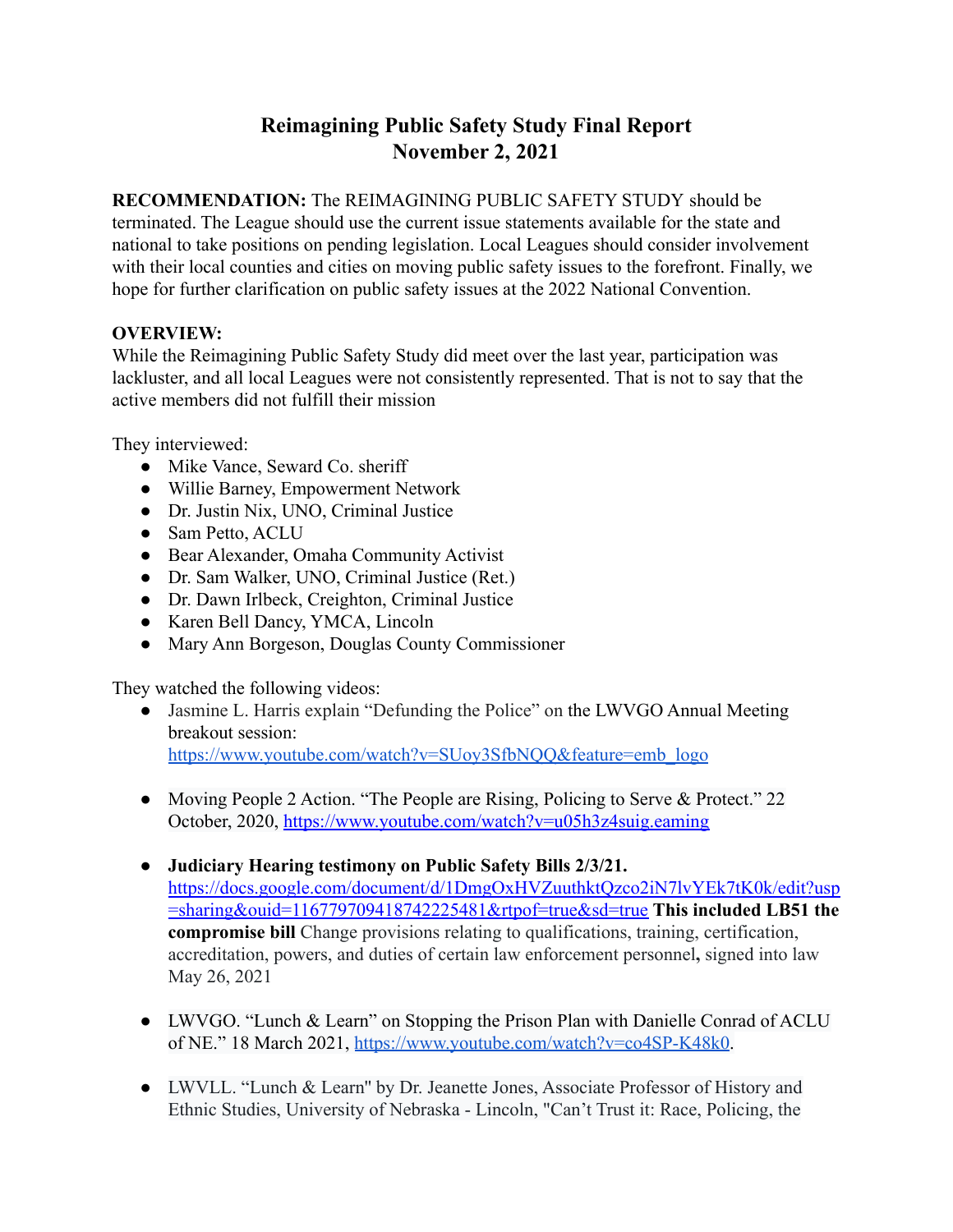Prison Industrial Complex"." 13 March 2021, <https://www.youtube.com/watch?v=xTzPxwZ5fWM>.

They reviewed the following programs across the country:

- 8 Can't Wait Program <https://8cantwait.org/>
- CAHOOTS (Crisis Assistance Helping Out On The Streets), Oregon Program <https://whitebirdclinic.org/cahoots/>
- League of Women Voters of California. "Criminal Justice Position." *Criminal Justice Reform*, LWVC, [https://lwvc.org/our-work/positions/position-criminal-justice.](https://lwvc.org/our-work/positions/position-criminal-justice) Accessed 19 October 2020.

And submitted 40 articles for review.

The participants identified these particular areas of concern/potential ideas (in no particular order):

- Lack of training for law enforcement in rural Nebraska (*Beginning to be addressed in LB51*)
- Small representation of minorities in Law Enforcement in Rural Nebraska even when the area has a minority population of up to 30%.
- Small county jails in Nebraska not meeting Nebraska jail standards
- Mental health professionals should be part of every law enforcement agency at the precinct or other small group level in order to be available to respond to calls.
- Crisis intervention training should be mandatory for all law enforcement staff.
- Train 911 operators to ask callers if mental health/social service staff are needed in addition to or instead of law enforcement officers for situations where such staff may be appropriate, and to relate the responses to dispatchers.
- Train law enforcement officers in how to listen to family members or others who are familiar with the situation in order to de-escalate or diffuse the situation.
- Implement programs like CAHOOTS (from Eugene, OR) that fully integrate mental health/social service staff in law enforcement calls.
- Enhance quality police training (*More state funding necessary)*
- Use of alternatives to incarceration mental health court, drug courts, restitution, probation etc.
- Change specific practices for law enforcement, including: ban chokeholds and chemical weapons, make body cameras mandatory, (*some issues addressed in LB51)*
- Establish, support and expand wellness, resiliency and mental health support for law enforcement professionals. Actively dispel stigma associated with seeking assistance.
- Remove protections for inappropriate behavior by law enforcement.
- End qualified immunity
- Support legislation requiring racial impact statements in Nebraska laws (*we will be working on this issue in the upcoming session*)
- Implement and support diversion programs, implement policies to decrease pre-trial detention
- Require 4-year degree for law enforcement candidates.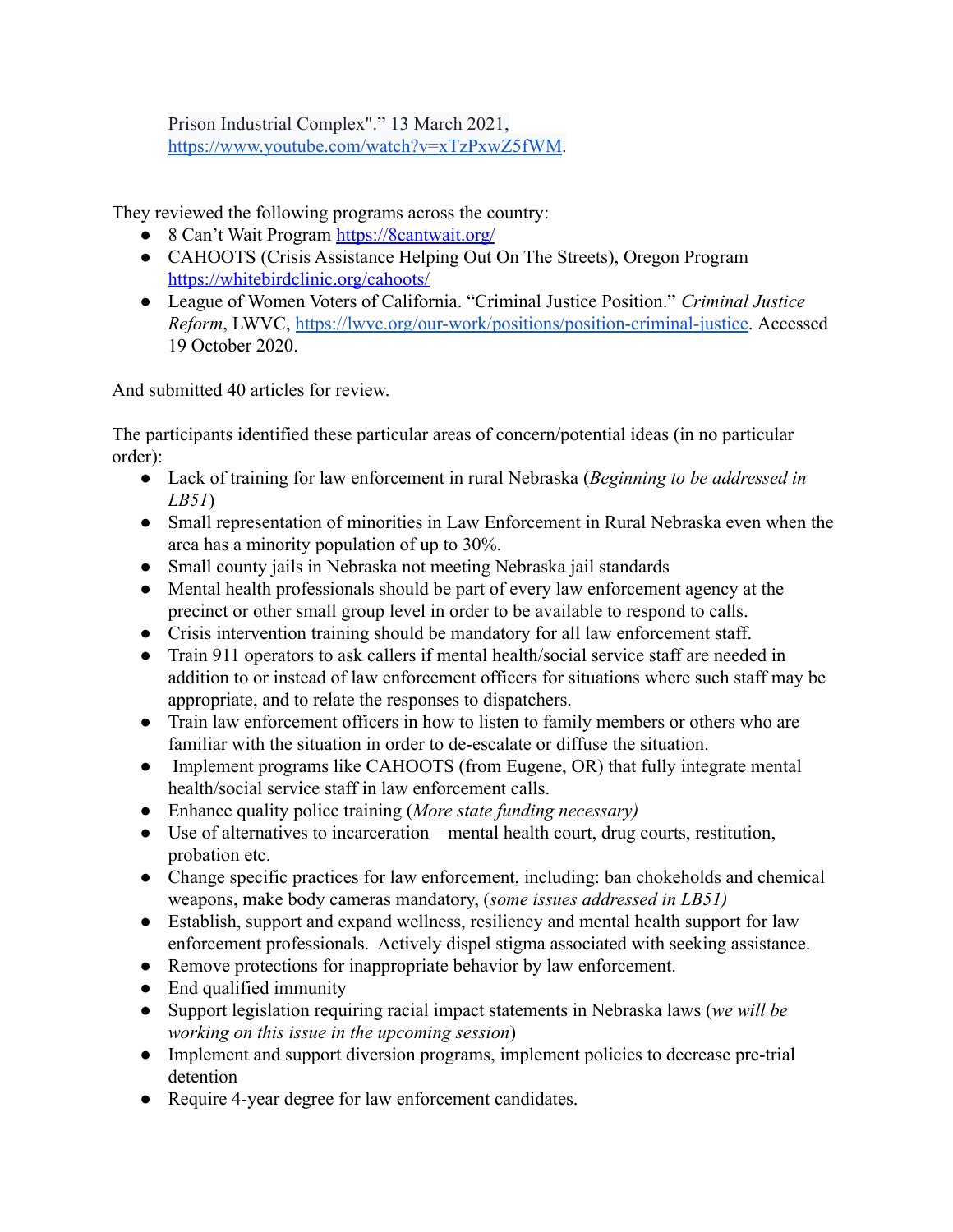- Establish community support liaisons networks for citizens to consult before involving law enforement.
- Oversight boards be drawn from the community to vet citizen complaints
- $\bullet$  Exorbitant pricing of jail & prison calls.
- Local leagues should consider instituting programs to learn more about how their local correctional facilities or local law enforcement work and include speakers from the organization for family members of people who are prisoners
- Local leagues may want to investigate county & municipality public safety agencies status on:
	- o Cooperation with mental health service providers.
	- o In house hiring for mental health programs.
	- o Specific training offered in dealing with mental health.
	- o This could help replicate successful programs across the state.

**As we found with last session's public safety, prison reform and mental health bills in the Nebraska Legislature, there seems to be sufficient provisions in Impact on Issues and Nebraska program to weigh in on most issues. These include the following:**

# *Impact on Issues:*

**EQUALITY PROVISION:** The League of Women Voters of the United States supports equal rights for all under state and federal law. P. 115

**BEHAVIORAL HEALTH:** The League supports:

- Behavioral health as the nationally accepted term that includes both mental illness and substance use disorder.
- Access for all people to affordable, quality in- and out-patient behavioral health care, including needed medications and supportive services.
- Effective re-entry planning and follow-up for people released from both behavioral health hospitalization and the criminal justice system.
- Problem solving or specialty courts, including mental health and drug courts, in all judicial districts to provide needed treatment and avoid inappropriate entry into the criminal justice system. pp. 130-131

**VIOLENCE PREVENTION:** The League of Women Voters of the United States supports violence prevention programs in all communities and action to support:

- Public and private development and coordination of programs that emphasize the primary prevention of violence;
- The active role of government and social institutions in preventing violent behavior; (NOTE THIS SHOULD INCLUDE THE POLICE) and
- The allocation of public monies in government programs to prevent violence. P. 143

**GUN POLICY:** The League of Women Voters of the United States believes that the proliferation of handguns and semi-automatic assault weapons in the United States is a major health and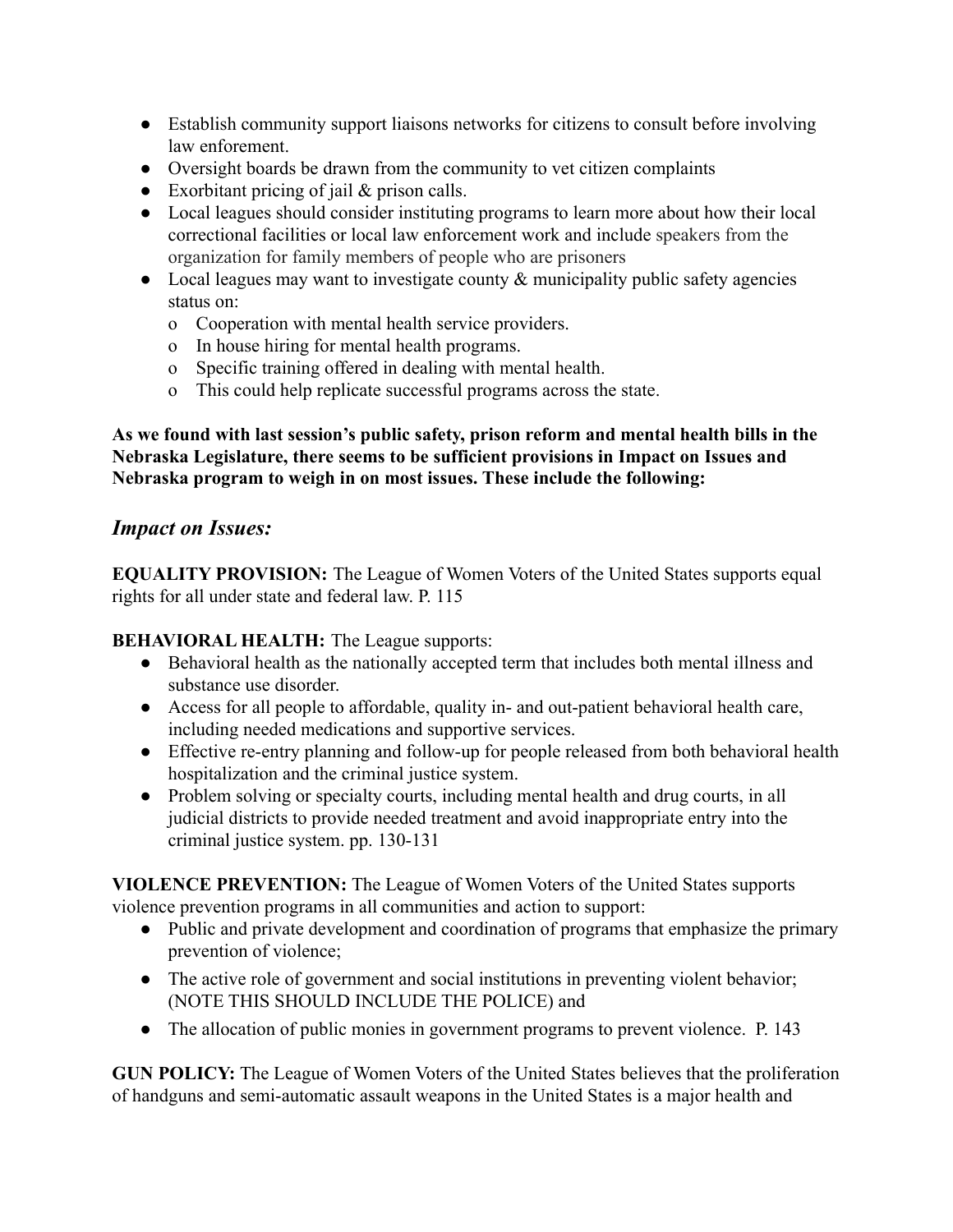safety threat to its citizens. The League supports strong federal measures to limit the accessibility and regulate the ownership of these weapons by private citizens. The League supports regulating firearms for consumer safety. P.144

#### **DEATH PENALTY***:*

The League of Women Voters of the United States supports the abolition of the death penalty. P. 147

### **SENTENCING POLICY:**

LWVUS believes alternatives to imprisonment should be explored and utilized, taking into consideration the circumstance. P. 148

**HUMAN TRAFFICKING:** The League of Women Voters opposes all forms of domestic and international human trafficking of adults and children, including sex trafficking and labor trafficking. We consider human trafficking to be a form of modern-day slavery and believe that every measure should be taken and every effort should be made through legislation and changes in public policy to prevent human trafficking. Prosecution and penalization of traffickers and abusers should be established, and existing laws should be strictly enforced. Extensive essential services for victims should be applied where needed. Education and awareness programs on human trafficking should be established in our communities and in our schools. P. 148.

# *Nebraska Program:*

**CORRECTIONS:** The League of Women Voters of Nebraska supports a correctional system which provides for realistic and humane treatment of the accused and sentenced offender both juvenile and adult, as well as for the protection of the community. In order to achieve such a system, the League advocates the use of community-based alternatives to incarceration and the separation of corrections from law enforcement.—Adopted 1975, *Alternatives to Incarceration*, -updated 1984, amended 1993, 2016. Specifically, the League supports:

- 1. Diversion of offenders from the criminal justice system to appropriate programs;
- 2. Decriminalizing certain victimless crimes when alternative programs and facilities are feasible;
- 3. Improved and increased use of a variety of pre-trial release procedures;
- 4. The principle that juveniles be heard in juvenile court and held in facilities specifically designed for juvenile offenders;
- 5. A probation system comprising an adequate professional staff as well as volunteers;
- 6. Institutional programs aimed at reintegrating the offender into the community;
- 7. A central state agency to set minimum jail standards and to coordinate local correctional administration;
- 8. Removal of payment to jailer based on number of prisoners confined; and
- 9. A system which insures the preservation of civil and human rights of pre-trial detainees and which insures basic human rights of sentenced offenders.
- 10. 10 Abolition of the death penalty. p. 5-6

**VIOLENCE PREVENTION:** The League of Women Voters of Nebraska supports policies and programs at all levels of the community and government that serve to prevent violence in the home and in the community. These include: